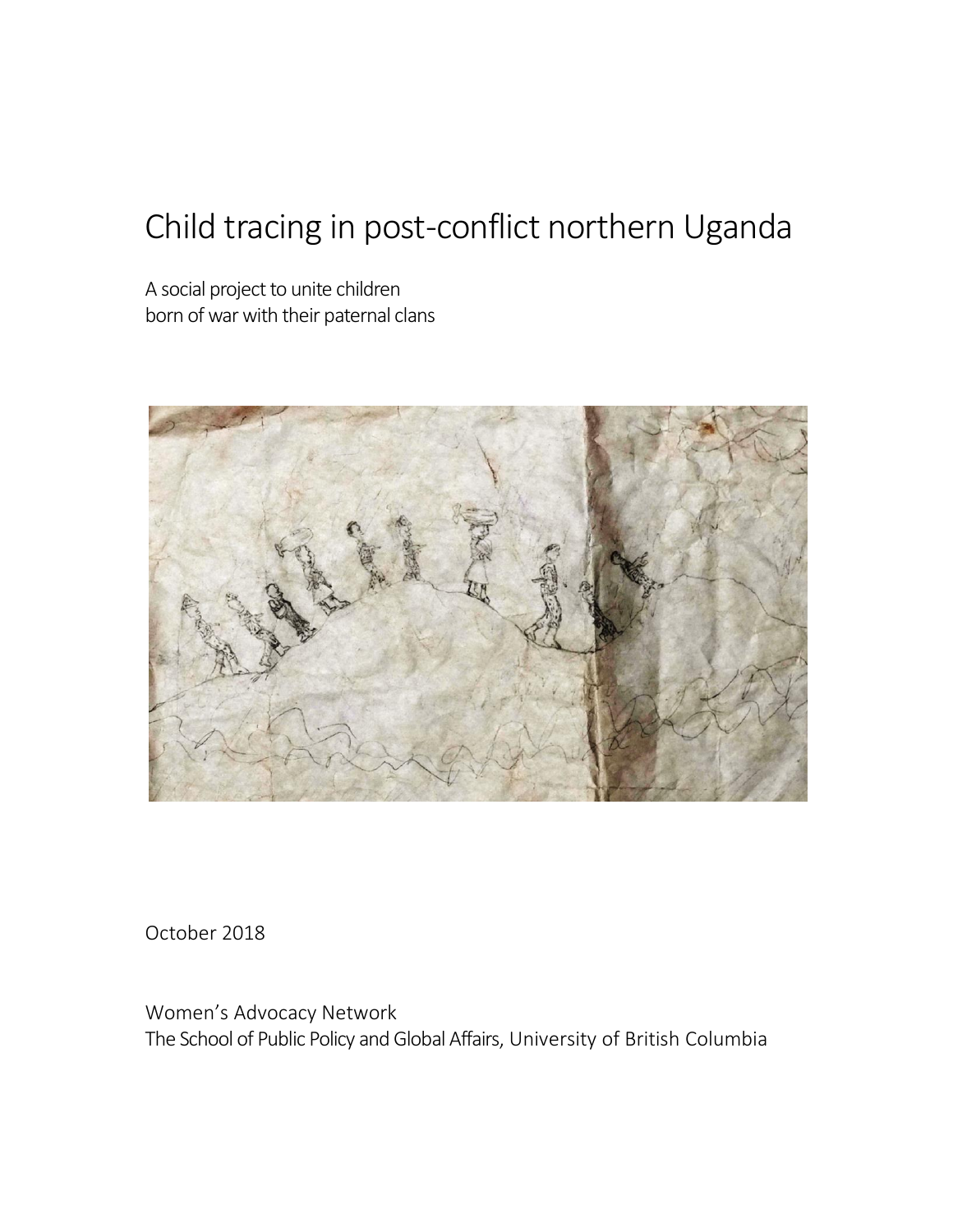#### About this report

Researched and written by: Tinashe Mutsonziwa, Ketty Anyeko & Erin Baines in Vancouver, Canada and Grace Acan & Evelyn Amony in Gulu, Uganda. This report is the result of collaboration between the Women's Advocacy Network (WAN) and the School of Public Policy and Global Affairs (SPPGA) at the University of British Columbia (UBC), with the support of the Justice and Reconciliation Project (JRP). It was supported by the Peter Wall Institute for Advanced Studies (PWIAS) and the Social Sciences and Humanities Research Council of Canada Partnership Grant (SSHRC PG) Conjugal Slavery in War (CSiW): A partnership for the study of enslavement, marriage and masculinities.

The original research for the report was envisioned to focus on women's experiences of seeking reparations for sexual violence, funded by the PWIAS, at the University of British Columbia. Through a process of consultations with WAN members, however, the process of child tracing emerged as a social project considered vital to the well-being of children born as the result of forced marriages in wartime. At the time of writing, child tracing activities were on-going at various stages outlined in the report. Mothers and their children, some now young adults, initiated the process of child tracing on their own. With the assistance of WAN members and networks, community leaders and non-governmental organizations such as JRP and Women's Initiative for Gender Justice (WIGJ), these informal efforts received wider social support, particular with funding to the initiative from WIGJ between 2016-17.

The report involved a review of secondary data collected by WAN and JRP, including reports, recordings and video-tapes, field notes, and interviews and focus group discussions with WAN members and child tracing team leaders and project officers at JRP and WAN. It is intended to highlight the process and possibilities of child tracing for stakeholders.

Thank you to the following persons and organizations for their assistance and support: Kasiva Mulli, Grace Acan, Beth Stewart, Joyce Alabo, Docus Atyeno, Benard Okot, Isaac Okwir Odiya, Lindsay Marsh and Rebekah Kartal; The Peter Wall Institute for Advanced Studies (UBC) SPPGA, (UBC), and CWiS[: http://csiw-ectg.org/](http://csiw-ectg.org/) (Hosted by York University); WAN and JRP [justiceandreconciliation.com.](justiceandreconciliation.com)

Cover Art: Anonymous

October 10, 2018 Copyright WAN and UBC

For further information contact Erin Baines [erin.baines@ubc.ca](mailto:erin.baines@ubc.ca) and/or Ketty Anyeko kettyanyeko@alumni.ubc.ca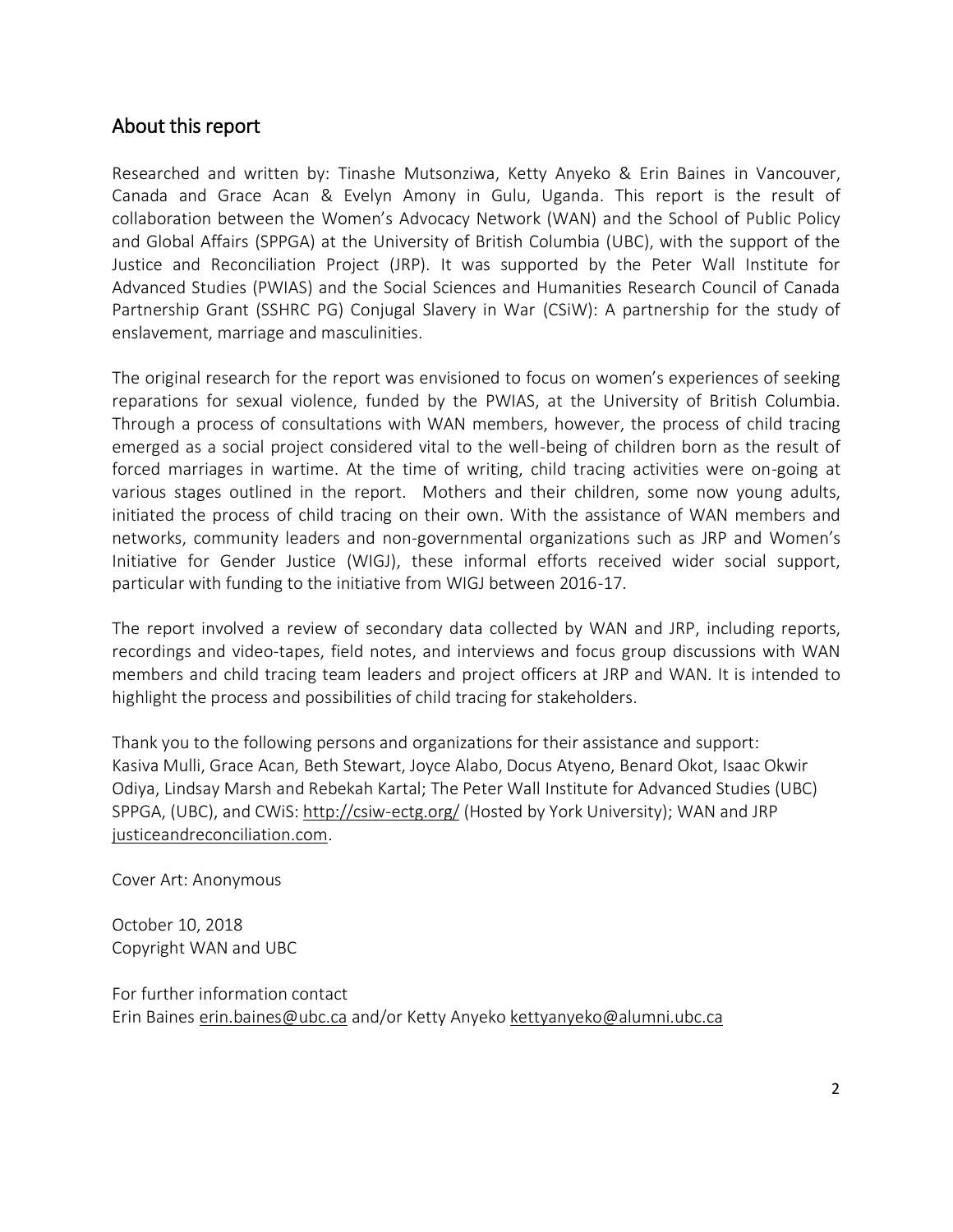#### Executive Summary

- 1. During and following the war in northern Uganda (1986/7-2008), tens of thousands of women abducted as girls by the Lord's Resistance Army (LRA) were released and escaped to return home, many with children born of forced marriages to commanders.
- 2. In the post-conflict period, violence against survivors and their children extends to their social exclusion and invisibility in post-conflict policy and implementation processes.
- 3. The Women's Advocacy Network (WAN) has 500 members of war affected women, including persons forced into marriage and motherhood by the LRA.
- 4. Child tracing is an activity led by WAN. It refers to a process of locating a child's paternal clan, often unknown due to the circumstances of birth; in Acholi culture, the paternal clan is responsible for the health and well-being of children.
- 5. Child tracing is most often initiated by mothers after their children request to learn the identity of their paternal clan. Other cases are initiated by the children themselves. A smaller but increasing number of cases are initiated by fathers who returned, or by the paternal clan.
- 6. Successful child tracing promotes a child's sense of belonging, identity and dignity, and realizes their social and economic security through land and cultural inheritance, as well as access to education.
- 7. Child tracing requires the support of community actors, including elders, local leaders, former commanders and non-governmental organizations, to ensure a positive result. As such, it is a social project that promotes social repair of relationships strained during war and displacement.
- 8. Child tracing is an extremely sensitive and emotionally charged process, one that requires a careful, considered and diplomatic approach focused on the best interests of the child. A child may face stigma, discrimination, victimisation and rejection from maternal and paternal clans and the community. Safeguards are required at each stage to protect them.
- 9. Child tracing is a social project that does not override international and national human rights laws. Rather it seeks to ensure that the rights of children enshrined in various human rights instruments are realised through community-based peace processes and peace building initiatives. It is a place- based approach promoting the welfare of children born out of war; this means ensuring the child interests come first.
- 10. Child tracing can be strengthened through partner collaboration, documentation and archiving, social learning and policy formulation.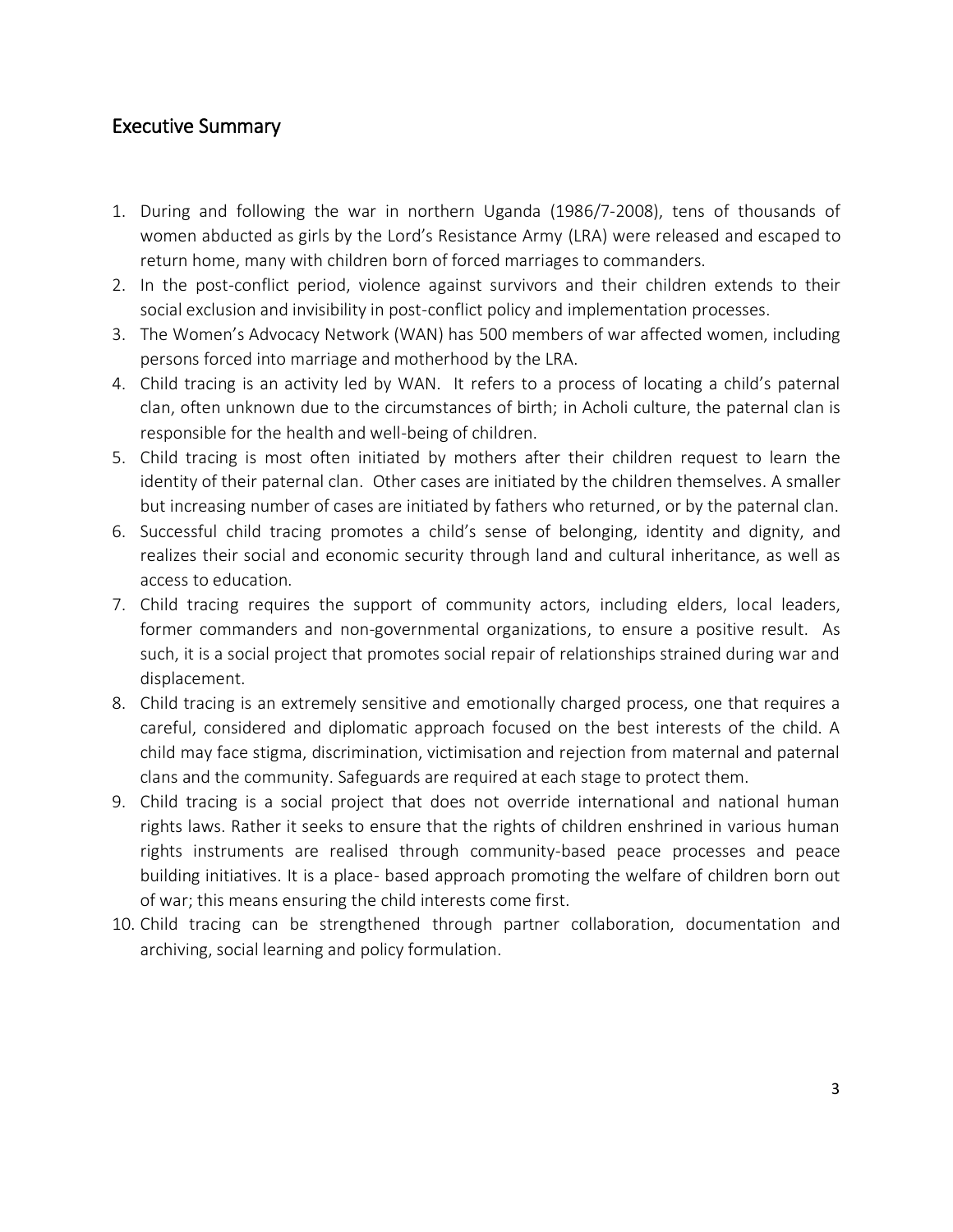## Introduction

*"I would like to say that child tracing is good, it made my child know their home origin and relatives" - Mother*

Some years following her escape from the Lord's Resistance Army, Beatrice began to look for her children's paternal clan. Her children had begun to continuously ask about the identity of their father and circumstances of their birth. Living in her maternal home, Beatrice and her children encountered daily reminders of their past experience. Her own family was reluctant to care for the 'children of rebels' who had made civilians suffer during the war. Her children also experienced discrimination and not knowing their paternal clan denied them of their cultural right to inherit land and the support necessary to access education and health.

Beatrice's son and daughter are two of potentially thousands of children who were born as the result of a forced relationship to commanders of the Lord's Resistance Army (LRA) during the war in northern Uganda (1986-2008) and more recently, in the Democratic Republic of Congo (DRC) and Central African Republic (CAR) where the LRA continue to operate today.

Facing poverty and social exclusion, and with the urging of her children, Beatrice turned to the Women's Advocacy Network (WAN), a network of war affected women that had formed to support one another, raise awareness of their experiences, reduce stigma and to seek reparations. With their support, Beatrice began the difficult work of identifying and locating the children's relatives. Their father was dead, his identity unknown, but working with other survivors in WAN, community leaders and organizations such as the Justice and Reconciliation Project (JRP), Beatrice was able to identify the children's clan. Through a slow process of exchange, the paternal clan recognized the children and assumed responsibility for them.

*"You realize the kids are growing but do not know both their paternal families or clan and they ask questions like, 'Mum, where is my father, which clan do I belong to?'" - Mother*

Child tracing is a place-based practice that follows a sequence of events, involving acknowledgement, satisfaction, repair and redress. It begins to foster a relationship in which paternal clans may offer monetary support to meet the educational and health needs of the children. It may further safeguard spiritual wellbeing and a sense of belonging of the child. For the child, it may bring inheritance of land, in addition to an identity.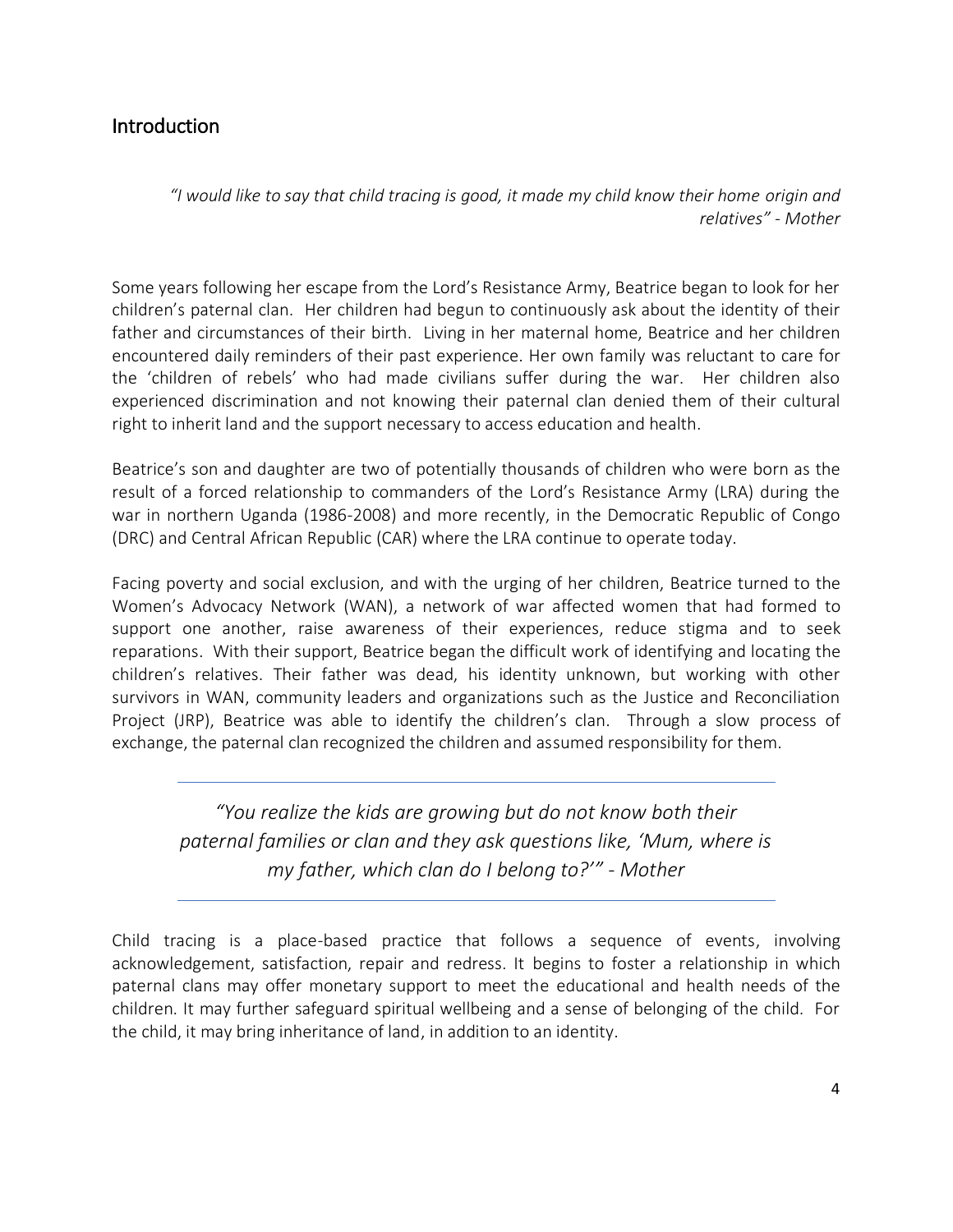In some estimates, the LRA was responsible for the abduction of up to 60,000 children and youth in northern Uganda during the course of the war that lasted for two decades (1986/7-2008). Women who escaped after an extended period of time inside the armed group, often did so with the children of LRA commanders with whom they had been coerced into sexual and domestic relationships. As with Beatrice, the women and their children faced challenges reintegrating into a society that perceived them as perpetrators and enablers of the torture they endured at the hands of the LRA.<sup>ii</sup> They were not viewed as victims of wartime sexual violence and unwilling participants; on the contrary, a majority of women who had escaped the LRA found themselves in another form of captivity characterised by social marginalization, stigma and displacement. Few policies addressed the plight of war survivors and even fewer organisations were willing to stand in the gap and advocate on their behalf for reparations due to the sensitivity surrounding government involvement and the thin line that separated victims from perpetrators.

In many instances, the identity of the father was purposely concealed from the mother and children to protect his own paternal clan from retaliation by the state, the LRA, or maternal clan. The paternal clan may remain unwilling to come forward, even if they know that their son had a child or children in the LRA who have since returned because they are aware of the stigma and retaliation from both the Ugandan government and the LRA that may come with such an admission. Also, paternal clans may remain unknown because the children's maternal clan forbids child tracing, insisting that no formal marriage had been approved or arranged and therefore the children belong with them. Still, as the children grow older and more insistent, and where the material needs of children become more pressing with age, the desire to initiate contact and establish a relationship becomes more prevalent.

> *"I have continued to trace the paternal home of my children because I need to prepare them for the future, 'I want them to live well on their own, even when I am no longer alive'." - Mother*

The Rome Statute of the International Criminal Court recognizes sexual violence – rape, forced pregnancy and prostitution including other similar acts of sexual violence - as a crime against humanity.<sup>iii</sup> Though many legal instruments and protocols address the issue of sexual violence during conflict and post- conflict, children born of war are often overlooked as victims of sexual violence crimes.<sup>iv</sup> However, the UN Convention on the Rights of the Child and The African Charter on the Rights and Welfare of the Child have provisions that address the rights and wellbeing of children living in conflict and post-conflict settings. They both speak to a child's right to an identity, education, health, and their right to be heard and protected. Article (34) of the Ugandan Constitution provides children "The right to know and be cared for by their parents or other people." The Constitution also stipulates that the welfare of the child should be the guiding principle when making decisions concerning the child's wellbeing.<sup>v</sup>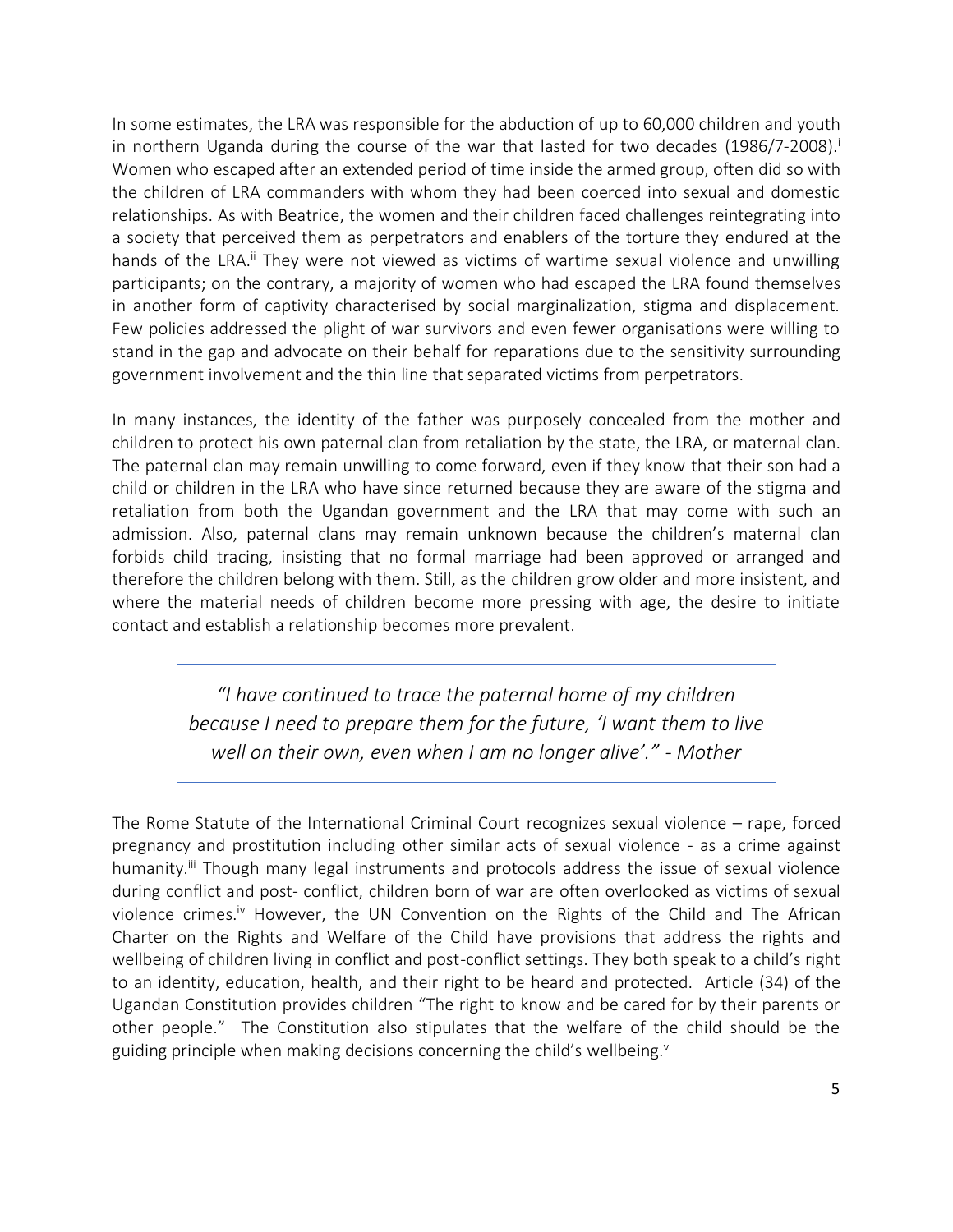Child tracing is a social project that does not override international and national human rights laws. Rather it seeks to ensure that the rights of children enshrined in various human rights instruments are realised through community-based peace processes and peace building initiatives. It is a place-based approach promoting the welfare of children born out of war; this means ensuring the child interests come first. Child tracing also does not seek to sanitize atrocities committed by the LRA during the conflict but highlights how communities can work together to address stigma and discrimination faced by both women and children who escaped captivity and sensitise communities regarding the need and importance of forgiveness and social repair.

This report outlines the process of child tracing. We consider the origins of this work, how it has changed and expanded over time with the support of partners. While the focus is on mothers' efforts to trace the identity of their children and on behalf of them, we recognize that others have begun to approach WAN for help in searching for lost, missed, or missing relatives, indicating that child tracing is taking on greater significance in repairing social relations amongst survivors of the LRA, their families and the communities that are victims of LRA brutality. For instance, children and young adults have begun to approach WAN on their own initiative. Grandparents with sons who did not return, have begun to seek help finding their grandchildren. Fathers, living separately from their children, have asked WAN to help mediate visits with them and the maternal clan. Given the increasingly significant role played by WAN and the process of child tracing, and recognizing that each tracing initiative is unique and must be understood as such, we develop a general set of lessons learned for stakeholders. While we recognize the myriad ways child tracing leads to social repair of extended families and communities fragmented by war, the report is mindful of the rights and protection of the children at the centre of these processes.

*"For the grandparents, whose son is now dead, his child keeps their hope alive. They console the bereaved family. The child is their heir." - WAN*



Photo by Beth Stewart, 2017.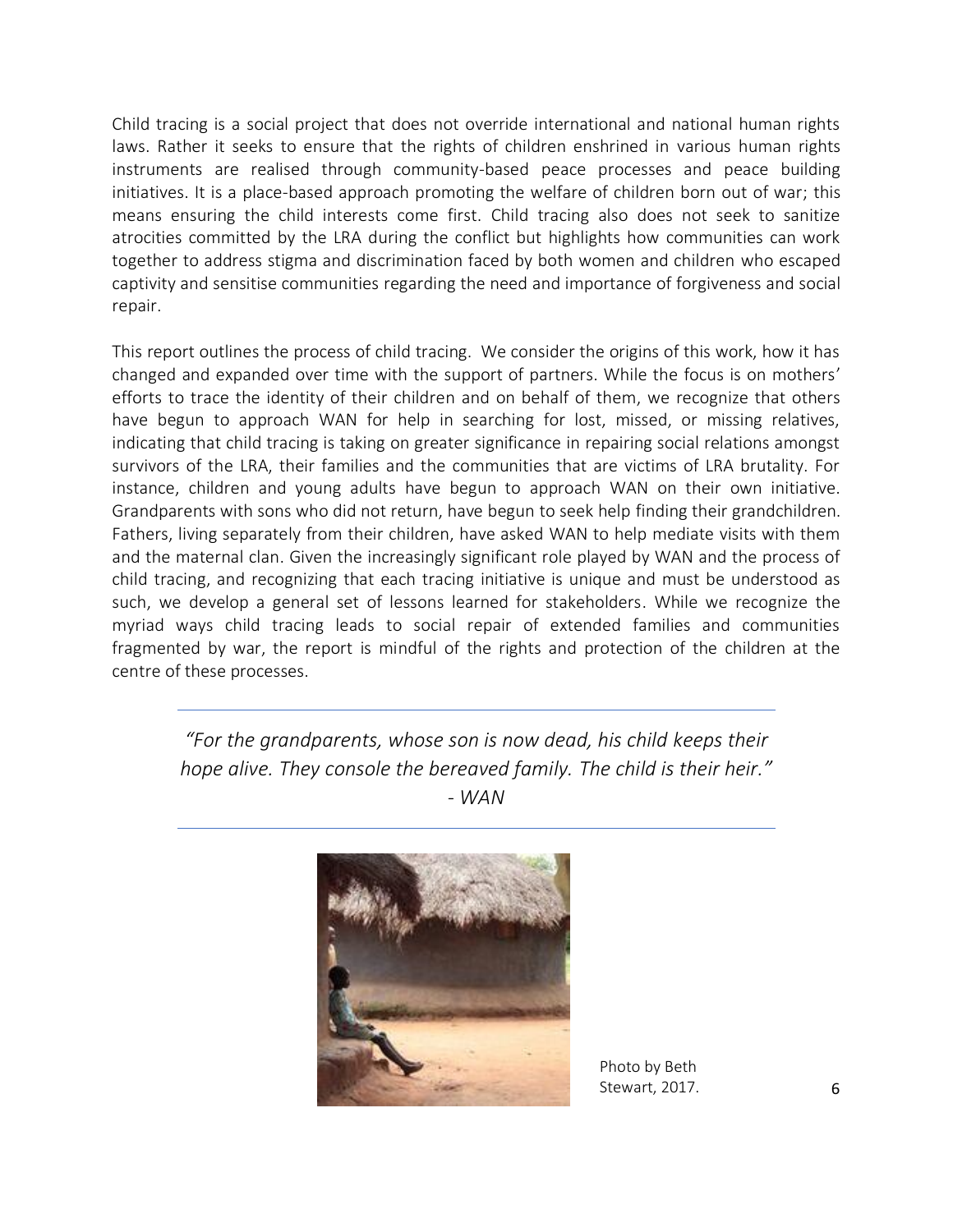## Child Tracing

While childbirth embodies hope and new beginnings, for many women during the war it signified eternal captivity. Many women who escaped the LRA following an extended period, returned with children who were conceived out of forced marriages and sexual violence. The Acholi people are a patriarchal community; therefore, children belong to the paternal family and taking children to their paternal homes is an obligation most women feel they have to their children and their own families. Knowing the paternal family means the child has an identity. Mothers feel this knowledge will help their child be treated with dignity and respect in the community. Mothers hope, also, it means the child will have access to education and be able to inherit land. Acholi boys can expect to inherit land through their paternal clan, the most valuable asset fathers can bequeath their children in the Acholi community. A child (boy or girl) has little claim to land in their maternal homes.

There are several reasons that push children to seek out their paternal clans. Given the pain that often surrounds their very existence, for many children born out of wartime sexual violence, unification with their bloodline seems to address their struggle for legitimacy. Some are driven by the simple need to know that they have a home and for others it is the abuse, stigma or rejection they encounter living with their maternal relatives or stepfathers. Family unification suddenly opens a new world of possibilities that appeared out of reach before connecting with their paternal family. This need for acceptance and belonging is the reason mothers and children initiate the search for their paternal family. When a child or mother approaches WAN to locate the paternal clan and before the unification of the child and the paternal family, there are steps taken to ensure that they locate the correct paternal clan and verify if indeed the child was born in captivity.

> Profiling, a child tracing case is presented to WAN Investigations and information gathering through networks including WAN members, former LRA commanders and JRP Pre-visits for dialogue and verification Family meeting attended by the mother and child mediated by WAN Unification ceremonies facilitated by religious or cultural elders Traditional ceremonies to welcome the child into the family ("Nyono tong gweno")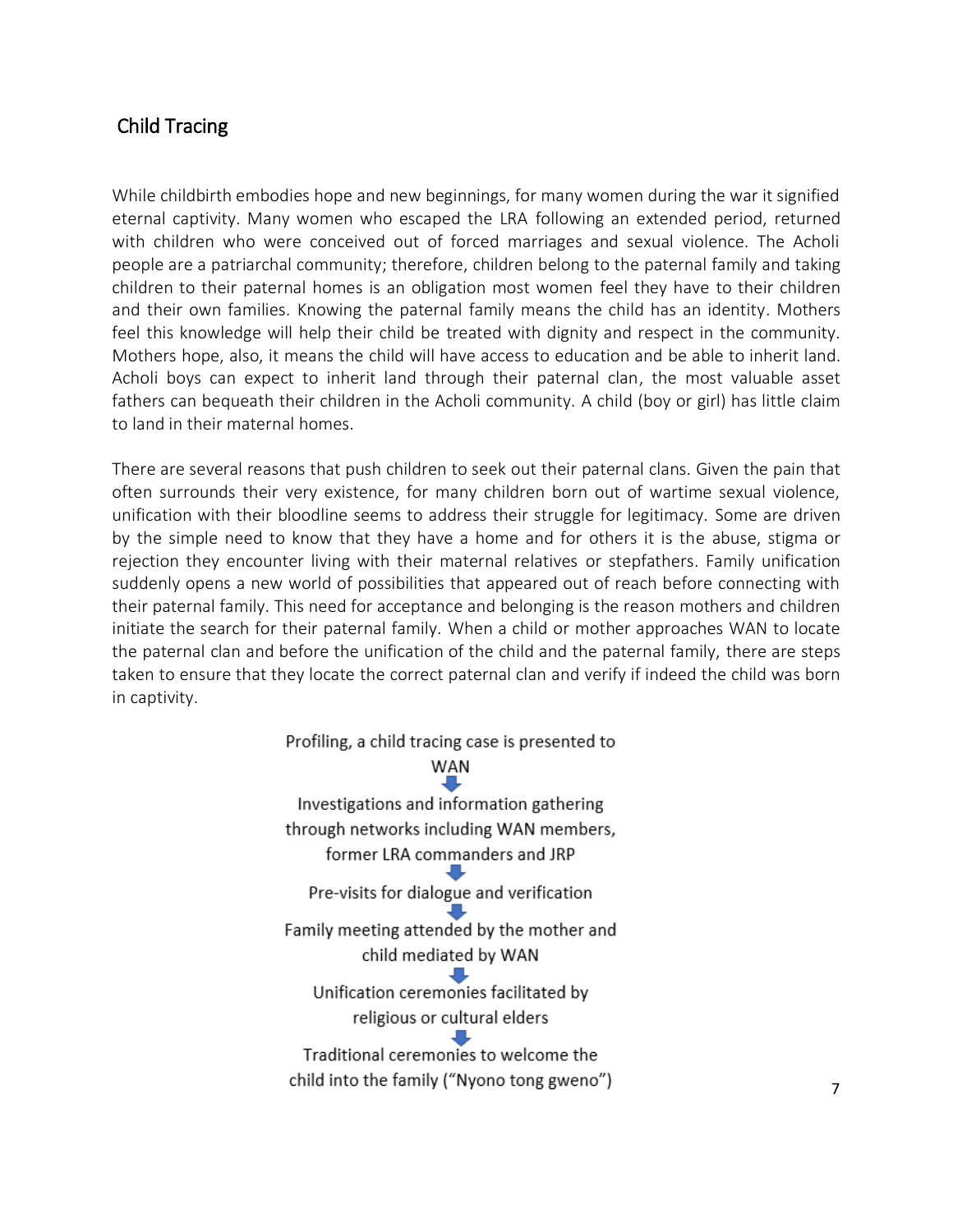Each case of child tracing is a labyrinth that takes anywhere from a few months to years to complete. Engaging the paternal and maternal clans is a process that is also very sensitive because of the memories and responsibilities child tracing entails. WAN has been tactical in engaging both sides of the families to ensure they have confidence in the credibility of the process and outcomes. For the paternal clan, the verification process is very important because they usually have little evidence themselves. Child tracing measures include:

- 1. Engaging local leaders from the maternal and paternal hometown. Village chiefs and elders are held in high esteem and their presence and contribution to the dialogue endorses the legitimacy of WAN's child tracing efforts. In case of any conflict, local leaders also mediate.
- 2. Pre-visits to the maternal and paternal clans to inform them of the child or children's wish to initiate the process. The process does not proceed without their consent. Once parties agree, a date and time is set for the child tracing team to visit the paternal clan. The child is not involved at this stage to protect their wellbeing.

#### 3. Presenting evidence of the child's paternity:

- a. The child tracing team attempts to verify the identity of the child in the form of photographs. Also, children who were named after paternal clan members made the connection easier because it was proof that their son was responsible for the children;
- b. The mother is provided an opportunity to give an account of her story and the paternal clan is given an opportunity to pose questions to the mother;
- c. Other former abductees and LRA commanders who knew both the mother and father give factual accounts of their association in captivity.
- 4. Including current husbands allays their fears of any underhanded plans to reunite the parents through child tracing. It is also a sign of respect for the current husband's role in raising the child in the absence of their father.
- 5. Consultations with the maternal clan. Maternal clans are sometimes against the idea of child tracing and in some cases, there is open hostility. WAN strives to ensure involvement of the maternal clan at all stages of the child tracing processes (prior to pre-visit, and involvement in initial visits, for instance), mediating conflict that might arise.
- 6. The child is formally introduced to the paternal clan. This often takes places over several days, in the presence of the child tracing team, extended paternal family and the maternal family. It often involves welcome ceremonies for the child and family and the sharing of food. In some cases, the child remains for a period of time in the paternal clan. In others, they return with the maternal clan and negotiations over provisions for the care of the child are made.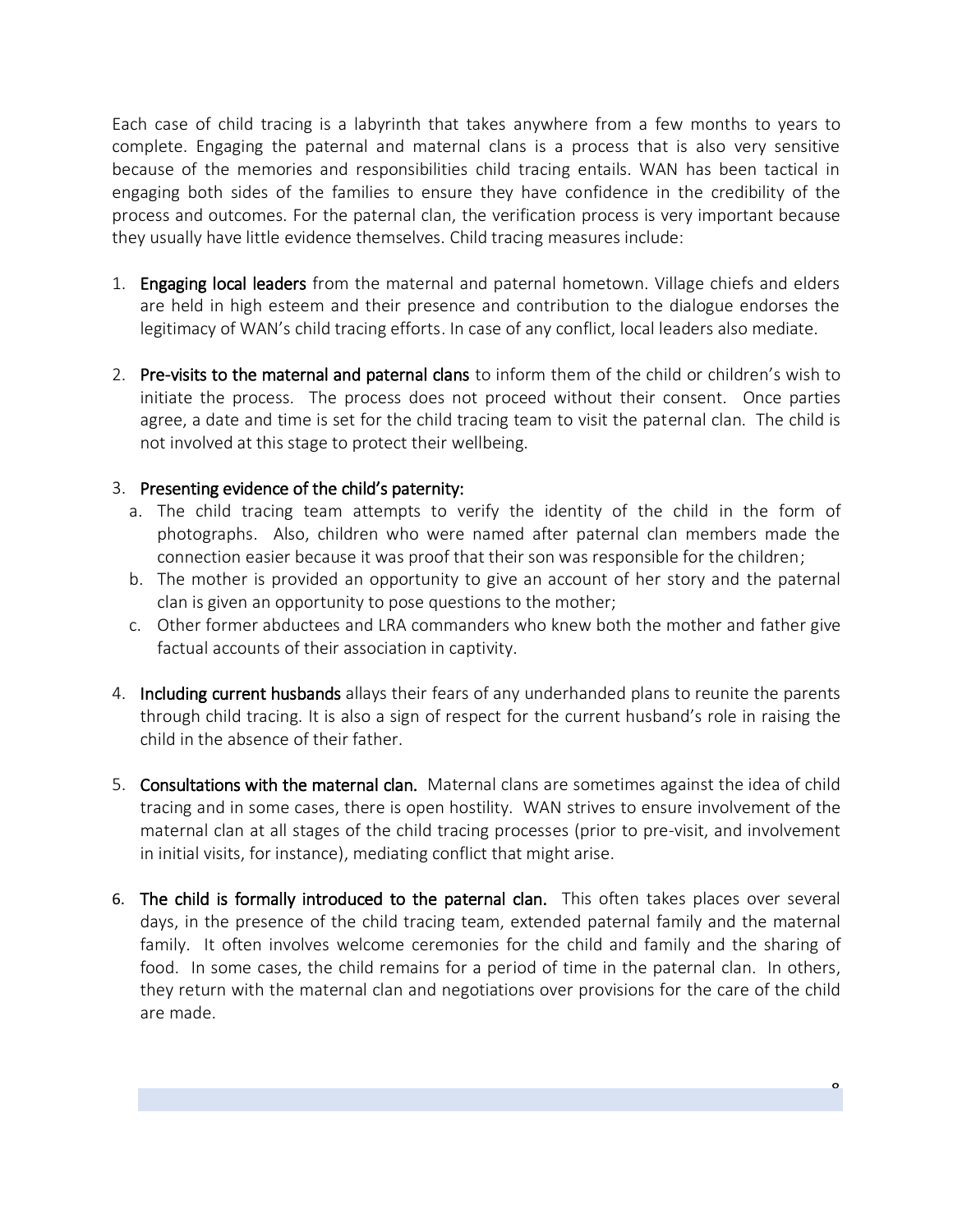*When WAN traced the paternal family of Catherine's children, the paternal grandmother was so happy that though she was old and weak, the joy she felt gave her strength to carry the children and had them sit on her lap. The occasion showed the power of unity and love that is brought out through child tracing. The grandmother was overwhelmed with emotion upon seeing her grandchildren despite her own son, Odong, missing. The grandmother said, "I am happy that before my death, I have gotten that chance to see my grandchildren, something I had never thought of ever since my son was abducted". She saw her son through her grandchildren. She urged her sons to take full responsibility of the wives and children of Odong and that the land should be shown to them so that they can farm and settle while they will wait for their father to return.*

*"I am happy that before my death, I have gotten that chance to see my grandchildren, something I had never thought of ever since my son was abducted" - Grandmother*



JRP and WAN members meet paternal family in Nwoya district to discuss unification. Photo by JRP, 2017.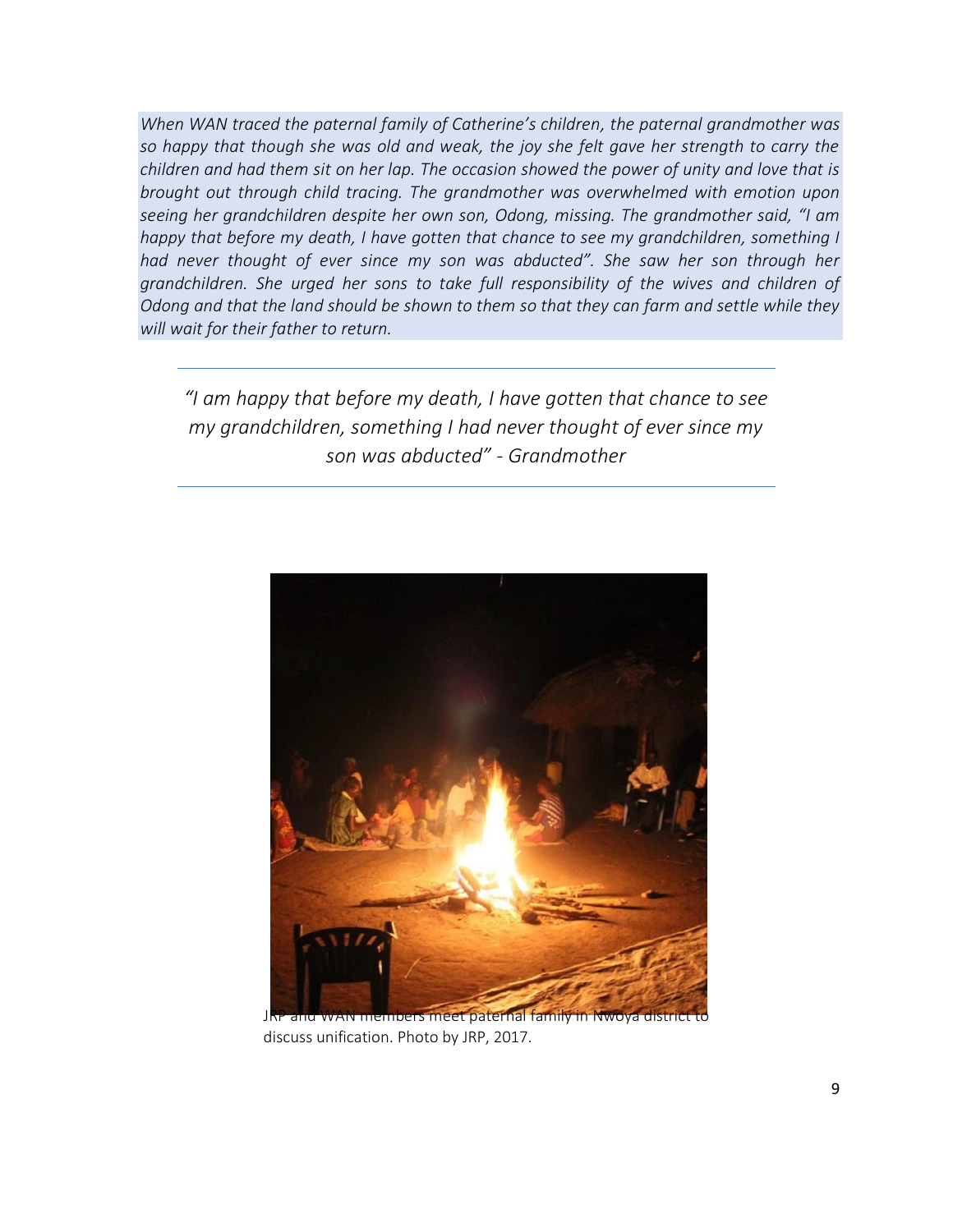#### Challenges

Child tracing can be an extremely complex exercise. Each case comes with its own challenges, which can stall the process or end it completely.

- 1. Mistaken or unknown identity WAN and JRP have encountered cases in which the identity of a father is contested. For instance, in one case, three different families had a son who was previously abducted with the same name, each of whom could have been the father of the child. In such cases WAN relies on the assistance of former LRA commanders, other war survivors and surrounding communities who might have known the father before or during the conflict. Another related challenge is when the father used a pseudonym or nickname during his time with the LRA. Many rebels used pseudonyms to hide their identity and protect the families from government retaliation and recognition by the community. In such cases, it is difficult for the mother to initiate the search.
- 2. Family pressure Despite pressure from their children, for some women the trauma experienced during captivity deters them and their families from searching for their children's paternal family. One mother remembers her family rejecting the idea of child tracing *"When I told my mother, she convened my brothers and told them, but they rejected the idea".* The refusal by their families to locate the paternal clan is often fueled by years of anguish and not knowing if their daughter was still alive or dead in captivity. The families also feel the children belong with them because they never received any bride price or token acknowledging the wrong done by their daughter's abductor. In such cases, for the maternal family, finding the paternal clan is like sending their child back to their abductor. Maternal clans are also reluctant to encourage their daughter to initiate child tracing when the children involved are girls in anticipation of the bride price that will come when the child gets married. In some extreme cases the children are victims of abuse in their maternal homes. They are deprived of the opportunity to attend school and are used as labourers.
- 3. Rejection, stigma and discrimination Some children face rejection from the paternal families, despite efforts by those involved in child tracing to mediate the process. The fact that their son is accused of committing atrocities in his community results in a rejection of grandchildren. Paternal clans stated their grandchildren could have spirits, or cen, that would propel him/her to commit the same crimes their father did. In other paternal families the rejection stems from the realisation that they might have to provide land for the child, something that they might not be willing to do. The rejection is also exacerbated by the stigma and discrimination that already exists in the community towards war survivors and the children they bore during captivity.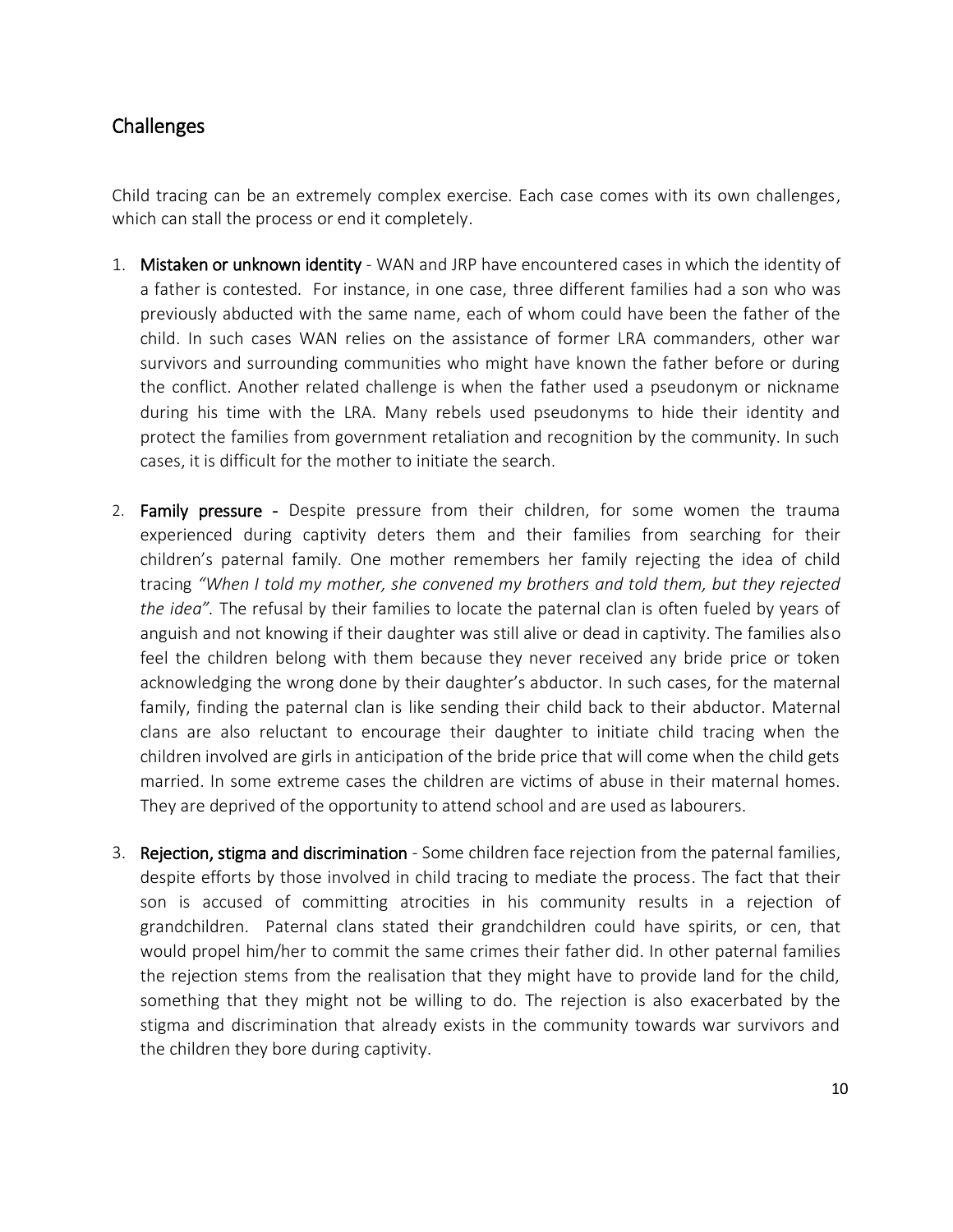#### Child tracing as a collaborative social project

Child tracing would not be possible without the collaborative efforts of the community and multiple stakeholders. WAN is an initiative under the Justice and Reconciliation Project (JRP), which was formed in 2005. The community-based approach implemented by WAN fosters social inclusion and cohesion. The involvement of several community actors such as elders, chiefs, religious leaders and local authorities creates a safe and supportive environment for victims of gender-based wartime sexual violence to advocate for their issues.



A WAN concept map. ©Tree drawing courtesy of dumielauxepices.net

WAN helps to reshape the realities of women who have experienced rejection, discrimination sexual and emotional violence from the LRA, their families and communities. At the heart of WAN is a relationship-based approach to leadership and empowerment that is characterised by the ethics of listening, sharing and exchanging knowledge. Activities, such as bead-making and wang-oo (traditional storytelling forums) provide a safe space for women to talk about what is in their hearts, from relationships and children to the daily struggles of survival. They confide in each other about their fears and hopes for the future and it offers a space that fosters transformation amidst the current pressures of life. The solidarity shared among members is the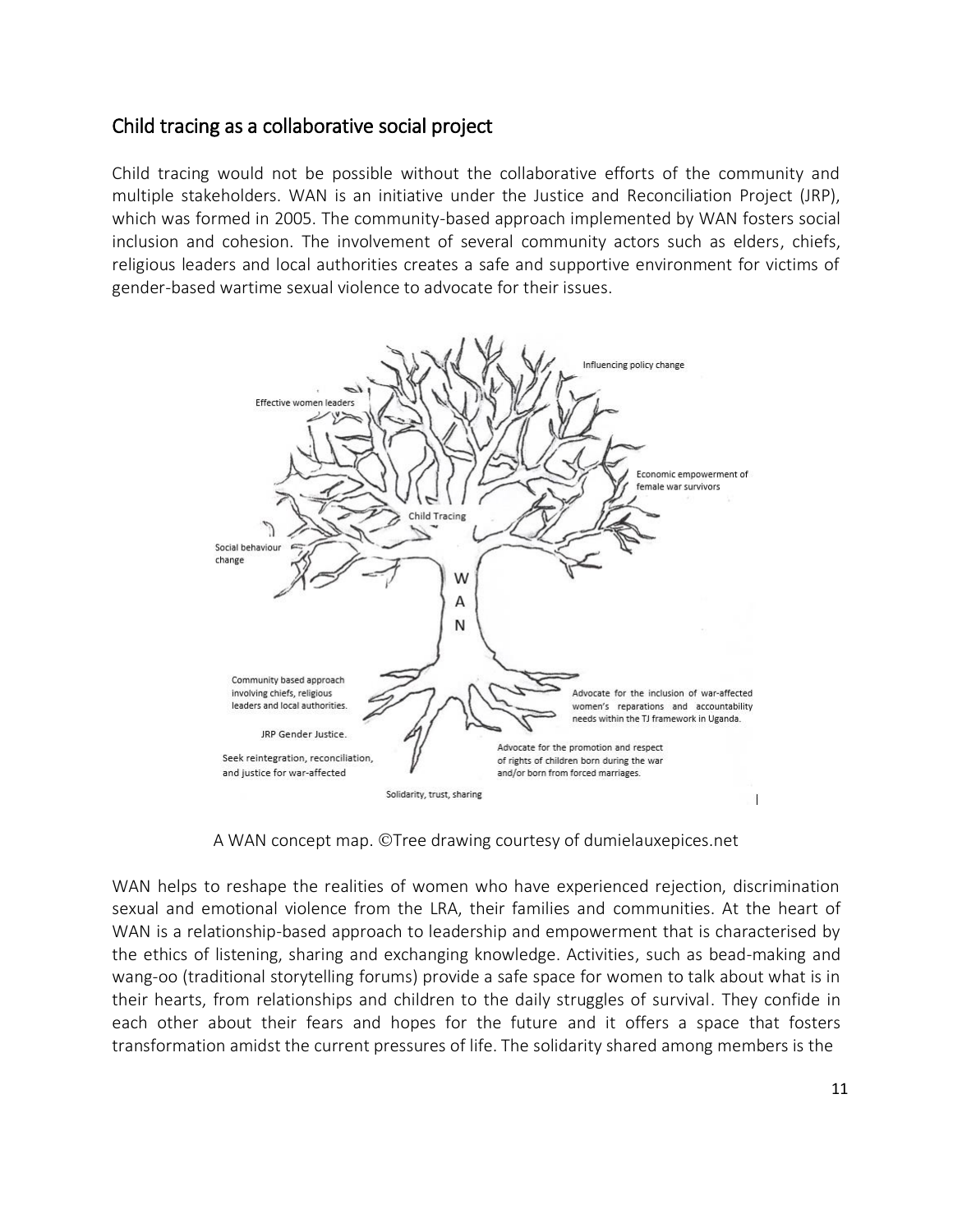foundation for building trust that translates into entrusting WAN with the responsibility of child tracing.<sup>vi</sup>

Crucially, the relationships that WAN is able to build directly with the community greatly improves the trust, transparency, and capacity of the child tracing initiative. This has resulted in the effective implementation of the program by WAN and its partners. WAN is meeting the need within their community because their operational model engenders a sense of positive social feedback between themselves and the public.

*We contribute support to solve a problem in one of our colleagues' home. For example, Nighty was left by her husband. Had nothing to eat. Grace also. Aba wanted to commit suicide with all her children. Even Margaret. Jenifer got in an accident but no relative came to help her. WAN took care of her and supported her recovery. We raised funding for her. The group bought land for her. Alero died, but WAN and JRP supported her burial and took her children to an orphanage. Adok lost her child and WAN members helped her with the burial. Even me, group members came for my mum's funeral in large numbers. – WAN member*



Some of the members of the WAN child tracing team, 2017.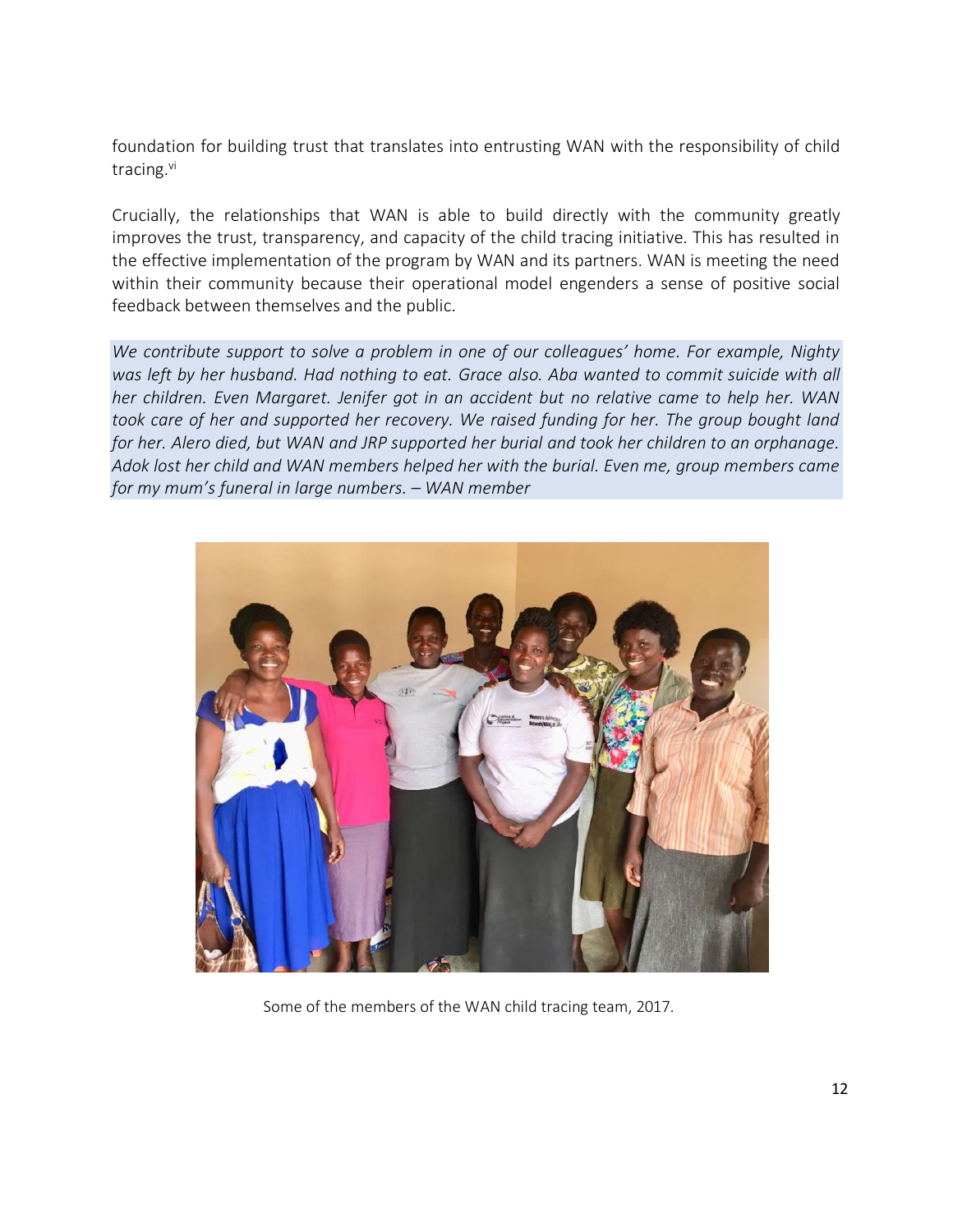## Child tracing as social repair

*"Child tracing really widens the social network. We in Acholi rely on community for advice to move on with life. When a child is not wanted in the maternal home or by a new husband, it is the community that helps us. Child tracing helps the mother who loves her child so much to bring them to a place, the paternal clan, where they will be loved and cared for."* - JRP

Child tracing is more than a unification activity, it is also a mechanism for social repair. Given the pain that surrounds their existence, some children never felt the love of their mothers because they remind her of the violent nature in which they were conceived, an act which was in most cases void of love and affection. For some mothers, their children symbolised the trauma endured in captivity. However, for both mother and child, child tracing opens avenues for healing and acceptance. As one mother reflected, child tracing "is good because it improves the relationship between mothers and their children."

Failure by the government of Uganda to respond to a petition submitted by WAN seeking formal reparations in 2014 strengthened WAN's resolve to continue the community-led, informal reparative processes through child tracing.<sup>vii</sup> Child tracing acts as a justice-seeking mechanism and is a process that presents an opportunity for both mother and child to start a new life.

Child tracing is a testament to how communities can build resilience and tolerance in the aftermath of conflict. Bridging the knowledge disconnect between war survivors and civilians, tracing has contributed to the gradual mending of the social fabric that had been torn by decades of war. Child tracing has helped to address the information asymmetry through inclusive dialogue with both victims and perpetrators of violence; it has become a vehicle for forgiveness, healing and progress. For some families, child tracing has brought with it joy and a new-found strength to continue living.

> *"Child tracing is good because it improves the relationship between mothers and their children." - Mother*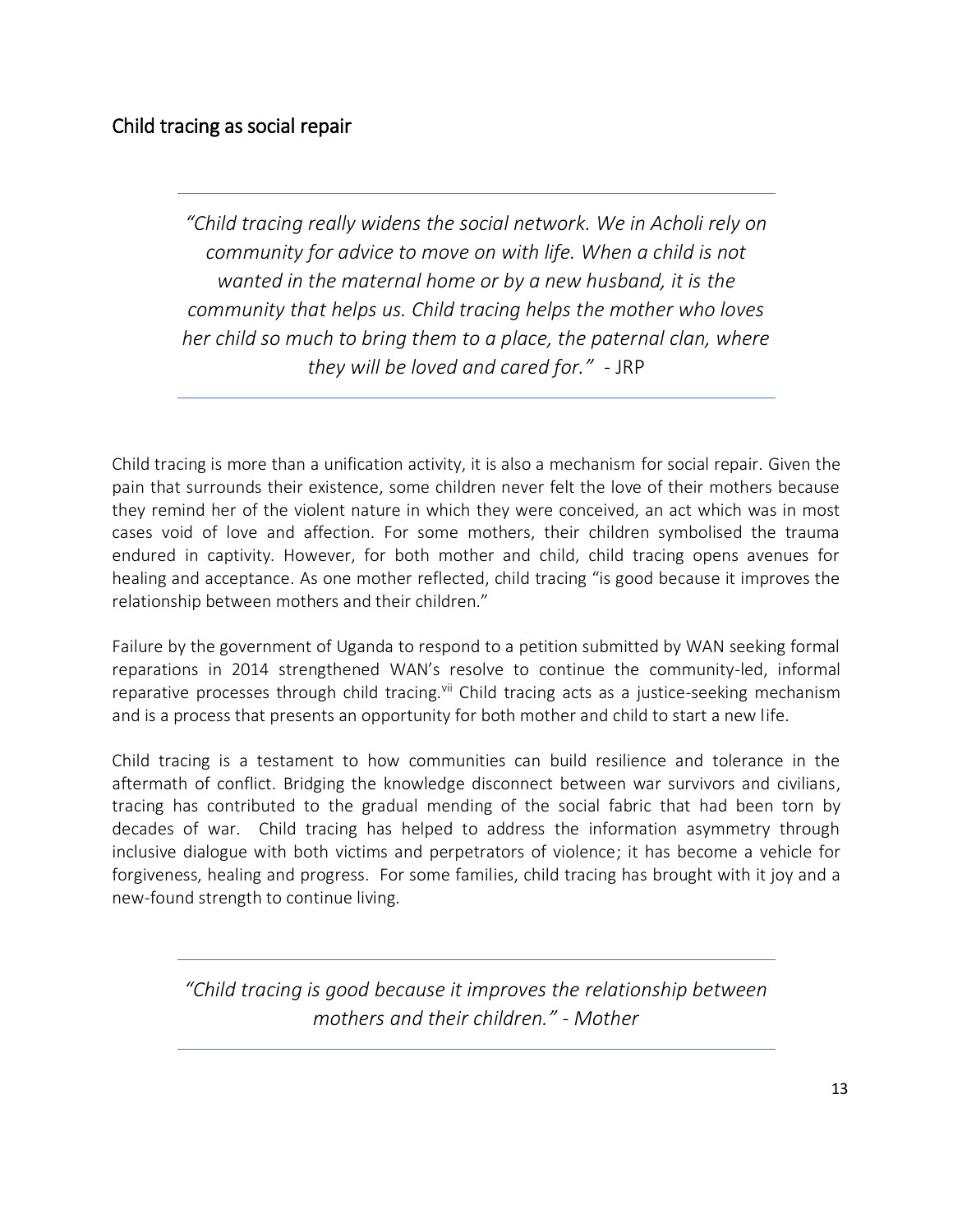#### Lessons Learned

It is important to recognise the unique skills and capabilities of WAN and its partners in solving child tracing cases. The ability to turn victims into informants of this survivor-led initiative is empowering and illustrates the courage of the women who decide to take part in it. The success of the program has also been due to the WAN model of engagement that leverages the trust and local capacity of communities to achieve social cohesion. The child tracing initiative is an example of how community-based initiatives can thrive. The following are key lessons from this model:

- 1. Involving community leaders: Working in a post-conflict society requires gaining the trust of the community. The trauma of war continues many years after the battles are fought. For WAN, working with community leaders helped them gain the trust of the people. WAN adopted strategies that include sending letters, visiting and engaging with community leaders, such as local, parish and traditional chiefs, and elders before they visit villages to carry out child tracing activities. Involving community leaders helped formalize communication with the paternal and maternal families and increased the likelihood they would fully cooperate.
- 2. **Identity verification**: The paternal clan pre-visits enabled WAN to engage with the families and verify the identity of the father or mother and build trust.
- 3. Sensitization: There are some people who believe that women who were in captivity remained there because they wanted to. These people are not aware of the challenges abductees faced in captivity, which included death if they tried to escape. Many women and children who managed to escape from captivity experienced stigma and discrimination, which was mainly driven by lack of knowledge or lies perpetuated throughout their communities. Child tracing gives a platform for survivors to share their stories, which helps to sensitize communities on the experiences of abductees in captivity and ensures that accurate information is shared in the community.
- 4. Fathers and child tracing: Fathers to children have sought the help of WAN and JRP, and benefited from child tracing activities, meeting with maternal clans and, in some cases, bringing their children to the paternal clan. While the report focused on women, and while women continue to be the majority of those who initiate the process at the urging of their children, greater understanding is needed to identify the challenges fathers face. This includes the perception that child tracing is only for mothers. Another challenge is the perception that men were all perpetrators. Maternal clans and policies often reinforce this perception. Finally, there were a few cases where a father who recently returned from the DRC had been unable to bring his children home due to international laws on nationality.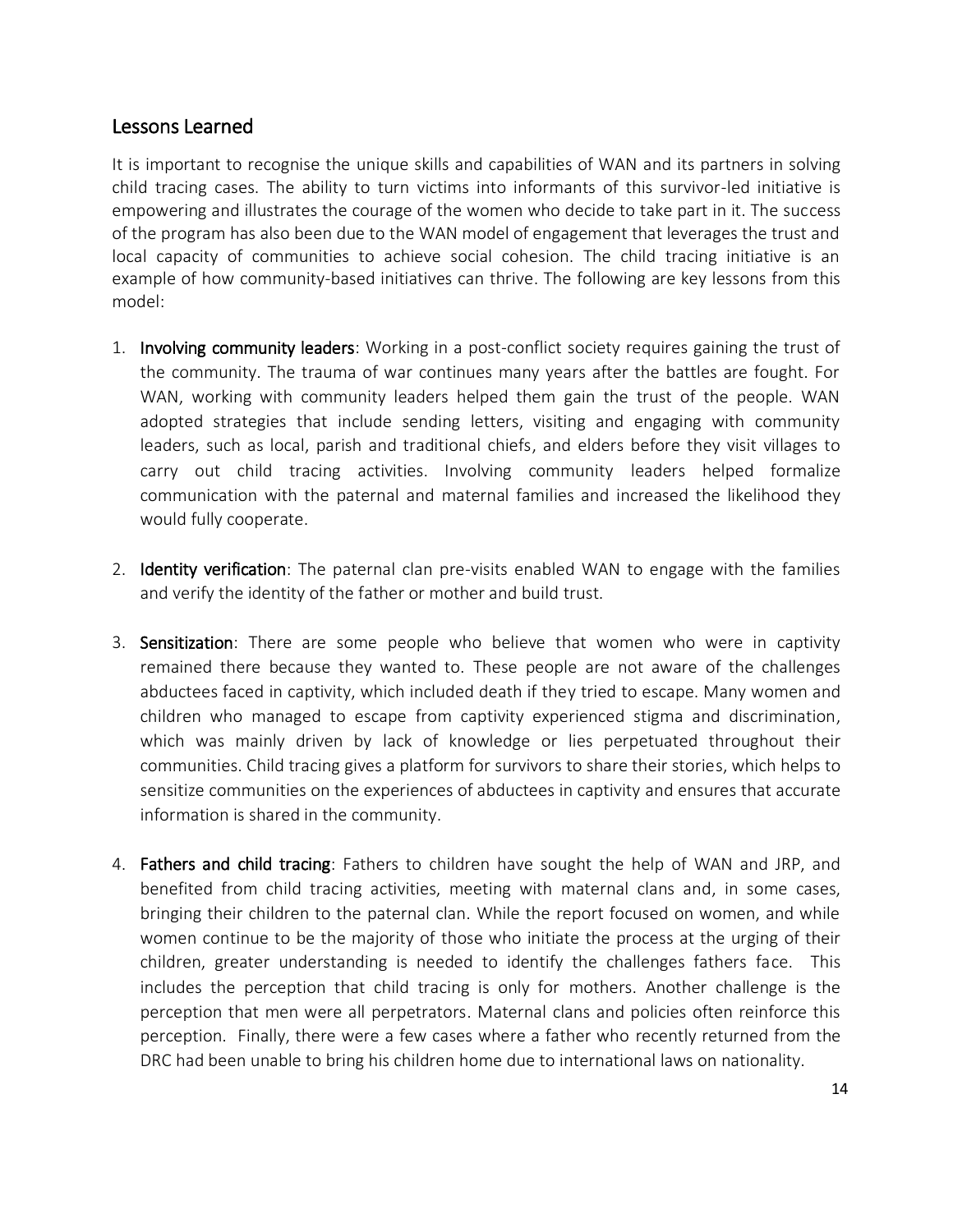Regardless of the culpability of a father, a child and their grandparents have the right, according to Acholi culture, to know of each other's existence; as does the child the identity of his or her father. WAN can make a deliberate effort to engage men who escaped captivity after their wives had already returned, and work with different agencies to address questions of perceived or real culpability.

- 5. Sharing success stories: Having a mediation team that comprises of people with successful child tracing stories encourages women and men who were in captivity to search for their children's families. It helps people to understand the concept of child tracing from a cultural and humanitarian perspective. WAN has also been taking part in knowledge and experience sharing workshops with other support organisations of women who have survived wartime and electoral violence in Africa. These platforms have been leadership opportunities for WAN to showcase their support programmes and inspire other women to influence policy and change their communities' behaviour and attitudes toward survivors. Radio programmes regarding the process has also led to more grandparents approaching WAN and seeking their support to find their grandchildren.
- 6. Archiving and building social capital: WAN's success has also been due to capitalizing on the memory of war survivors and building reliable networks, which include NGOs, former LRA commanders and community informants. Documenting child tracing will become a reference point in building effective, resilient communities and sustainable networks in other conflict and post conflict regions. The documentation of child tracing activities is relevant to: a) informing future justice processes; b) informing truth seeking processes; c) Holding former LRA rebels accountable for the abductions and atrocities committed towards women who were in captivity; d) Informing research and e) Informing future policy making (e.g seeking reparations at the state level). In addition to documenting current child tracing initiatives in Northern Uganda, future literature on comparative studies of other post conflict societies, in Sierra Leone, Rwanda, Sierra, Yemen, DRC, Bosnia, etc., could clarify how they have approached paternity issues of children born of war.
- 7. Social repair: Members of child tracing teams often have eye witness accounts of the fathers and other abductees during their time in captivity. Where the son of the paternal clan was abducted, and when they have had no contact or information on the whereabouts of their son, child tracing teams can provide closure and promotes acceptance of the child.
- 8. Involving social services: Involving relevant child protection authorities helps protect the welfare of the child during child tracing and following family unification. This could include working with child officers or cultural institutions to ensure that the child will be safe in the new environment or that the paternal clan will not in any way endanger the child.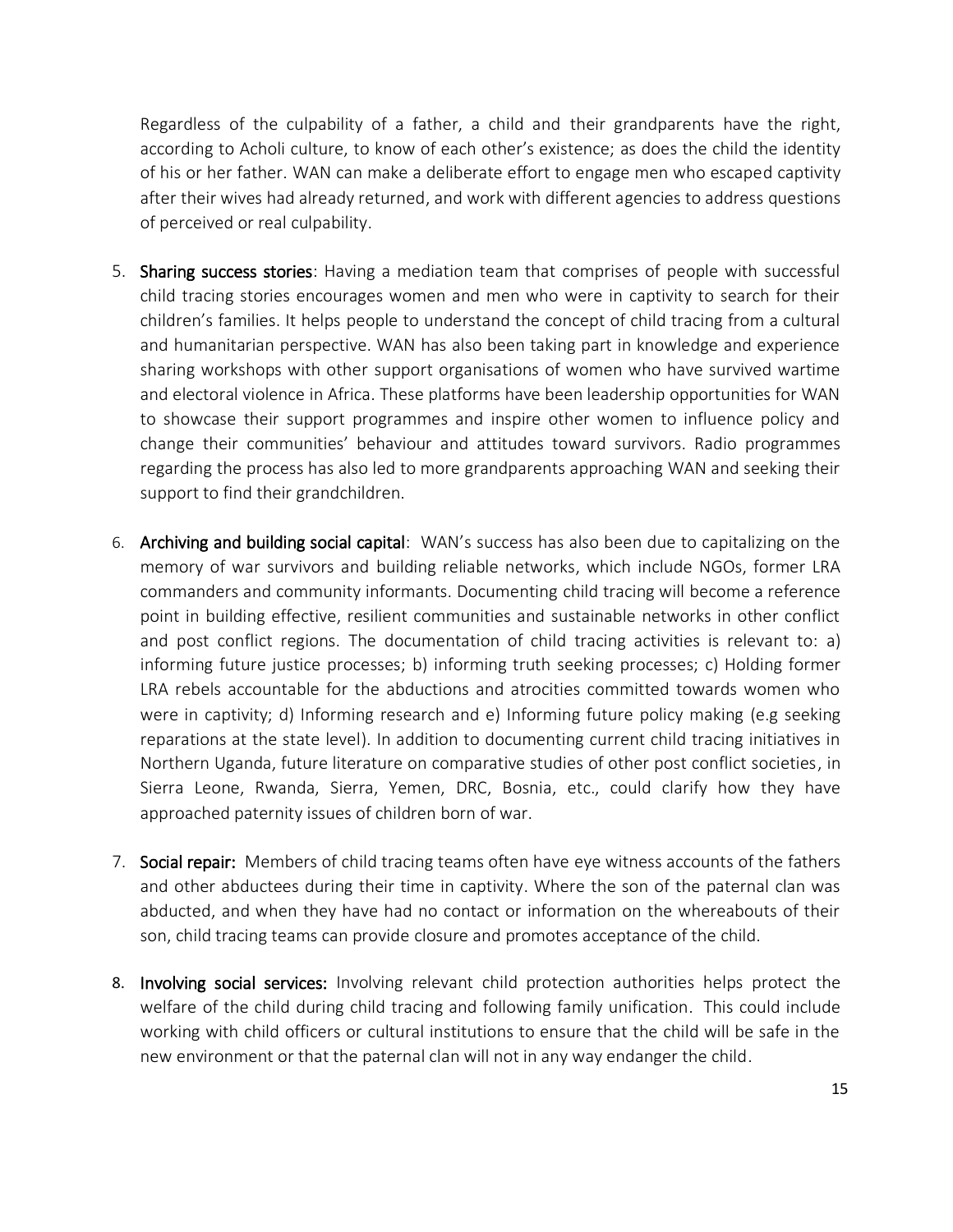#### Opok's Story

The story of Opok (18) shows how children initiate child tracing. He returned from captivity with his mother and began living with an aunt. Like many other children born in captivity, he was not attending school and was being ill-treated by his relatives. He approached WAN to help him trace his paternal home with the prospects of finding better living conditions and the opportunity to go to school. The child tracing team was composed of four members of WAN, the Justice and Reconciliation Project, local leaders and a former LRA commander who knew Opok's father during the war. Together, the team travelled to the village thought to be of the son's father, Okello, in Kitgum District.

The first task was to identify the village of Okello's family. The former LRA commander had known him during the war, and where he hailed from. This was corroborated by a member of WAN, who also recalled that Okello came from the same village of another commander whom was popularly known in the war. She also recalled that Okello had told her that one of his sisters was called Lakiye, a detail they would later share to convince the parents that Opok was indeed their grandchild.

Upon contacting Okello's family of their intentions to visit them, his parents were fearful. At first, they denied being related to Okello. During the war, they had been under strict surveillance by the Ugandan government soldiers (UPDF) who suspected their son, Okello, was clandestinely supporting them. To build confidence, the child tracing team reassured them of the purpose of their visit. They then told the family to take time to consider their request.

Later that very day, the child tracing team received a call from the Okello's family, who confirmed they were indeed Okello's family. They agreed on a meeting date and also requested Opok accompany them. Opok's mother agreed to travel with the team and her son in order to establish whether or not they were willing to acknowledge and care for the child. However, upon reaching the homestead, the child tracing team found the clan had already met to discuss who would assume responsibility for Opok, and had already agreed. Immediately upon entering the compound, the family began to prepare to perform rituals (nyono twon gweno) to welcoming the child into the home. After they performed the rituals, Opok was escorted inside the house. As soon as they took him in, the celebrations began. As one member of the child tracing team recalled, there were so many people celebrating and dancing that it was hard to believe, given how uncertain the whole process had started.

The paternal family was informed that it was their duty to go to the maternal family's home with a token of appreciation to thank them for taking care of him and asking for permission to take him home with them. Such a process follows Acholi protocols as a sign of respect to the maternal family. Okello's sister, Lakiye, promised to take care of Opok. She then informed Opok that one of his brothers – a child to the late Okello – was also staying at the homestead. Opok's brother, also born into the LRA, had managed to find the Okello homestead by himself after his mother told him the name of his grandfather and where the home is located. When he reached Kitgum, he began to ask random people for directions to the homestead until he found it. The family welcomed the boy and his aunt and Okello's sister is also taking care of him and paying for his education.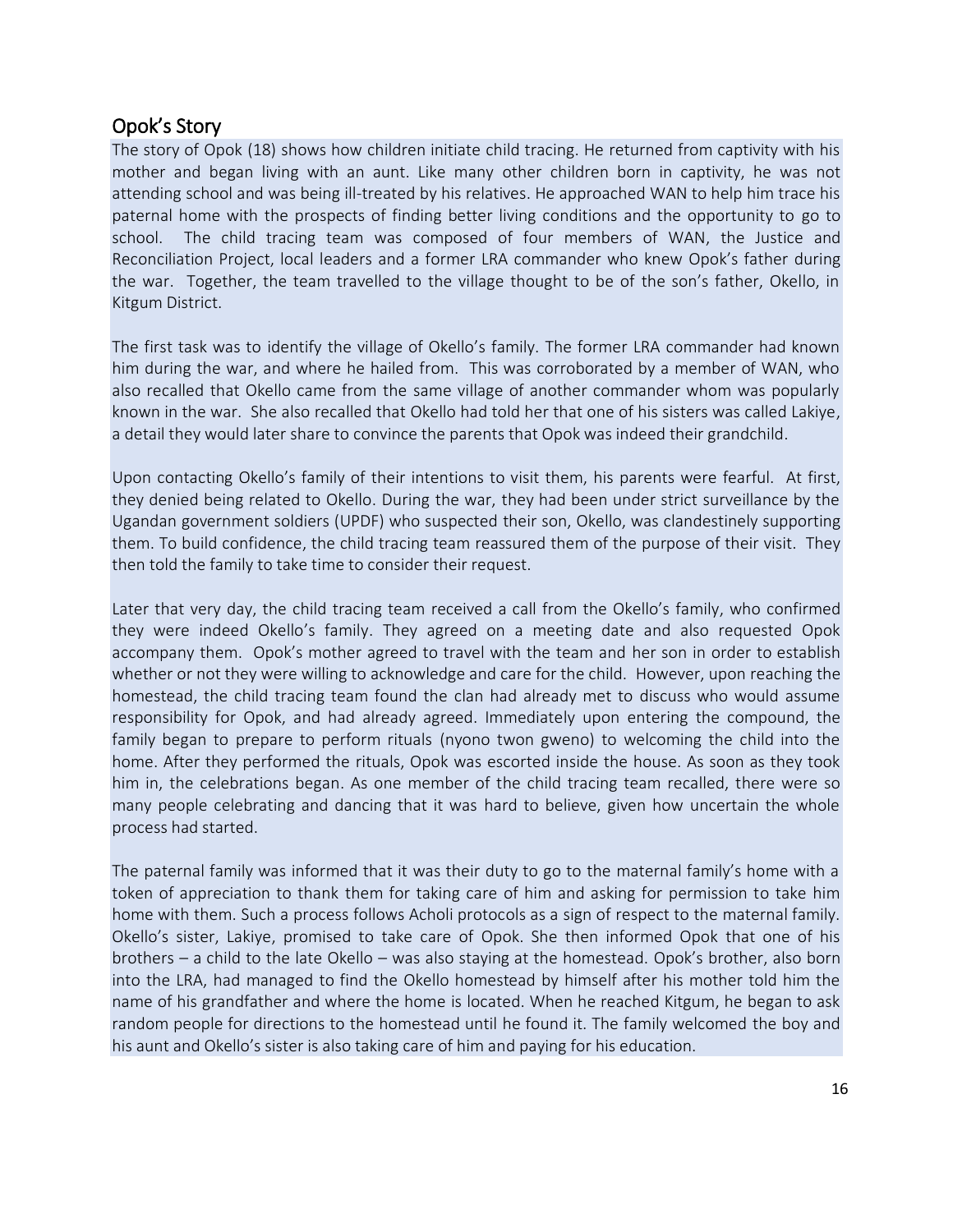#### Resources

Acan, Grace. *Not Yet Sunset: A Story of Survival and Perseverance in LRA Captivity*. Fountain Books, 2017.

Amony, Evelyn. *I am Evelyn Amony: reclaiming my life from the Lord's Resistance Army.* University of Wisconsin Press, 2015.

Apio, Eunice Otuko. *Children born of war in northern Uganda: kinship, marriage, and the politics of post-conflict reintegration in Lango society*. Diss. University of Birmingham, 2016.

Annan, Jeannie, Christopher Blattman, and Roger Horton. The State of Youth and Youth Protection in Northern Uganda. Kampala, Uganda: UNICEF, 2006.

Atim, Teddy, Dyan Mazurana, and Anastasia Marshak. "Women survivors and their children born of wartime sexual violence in northern Uganda." *Disasters* 42 (2018): S61-S78.

Baines, Erin. *Buried in the Heart: Women and complex victimhood in northern Uganda*. Cambridge University Press, 2017.

Carlson, Khristopher, and Dyan Mazurana. *Forced Marriage within the Lord's Resistance Army, Uganda*. Feinstein International Center, 2008.

Neenan, Joanne. Blog of the European Journal of International Law. Published on February 12, 2018

Pham, P., Patrick Vinck, and Eric Stover. "Abducted: The Lord's Resistance Army and Forced Conscription in Northern Uganda. Berkeley-Tulane Initiative on Vulnerable Populations." *Human Rights Center, University of California, Berkeley and Payson Center for International Development, Tulane University*, 2007.

Stewart, Beth. *'I feel out of place': children born into the Lord's Resistance Army and the politics of belonging.* PhD. Dissertation, University of British Columbia, 2017.

Justice and Reconciliation Project<http://justiceandreconciliation.com/>

Ladisch, Virginie. *From Rejection to Redress: Overcoming Legacies of Conflict-Related Sexual Violence in Northern Uganda*. The International Center for Transitional Justice, 2015.

Watye Ki Gen, Documentation of Children Born in Captivity (Unpublished Report: Gulu, Uganda).

Stewart, Beth. (2015). *We Are All the Same: Experiences of Children Born into LRA Captivity.* The Justice and Reconciliation Project, Gulu, Uganda.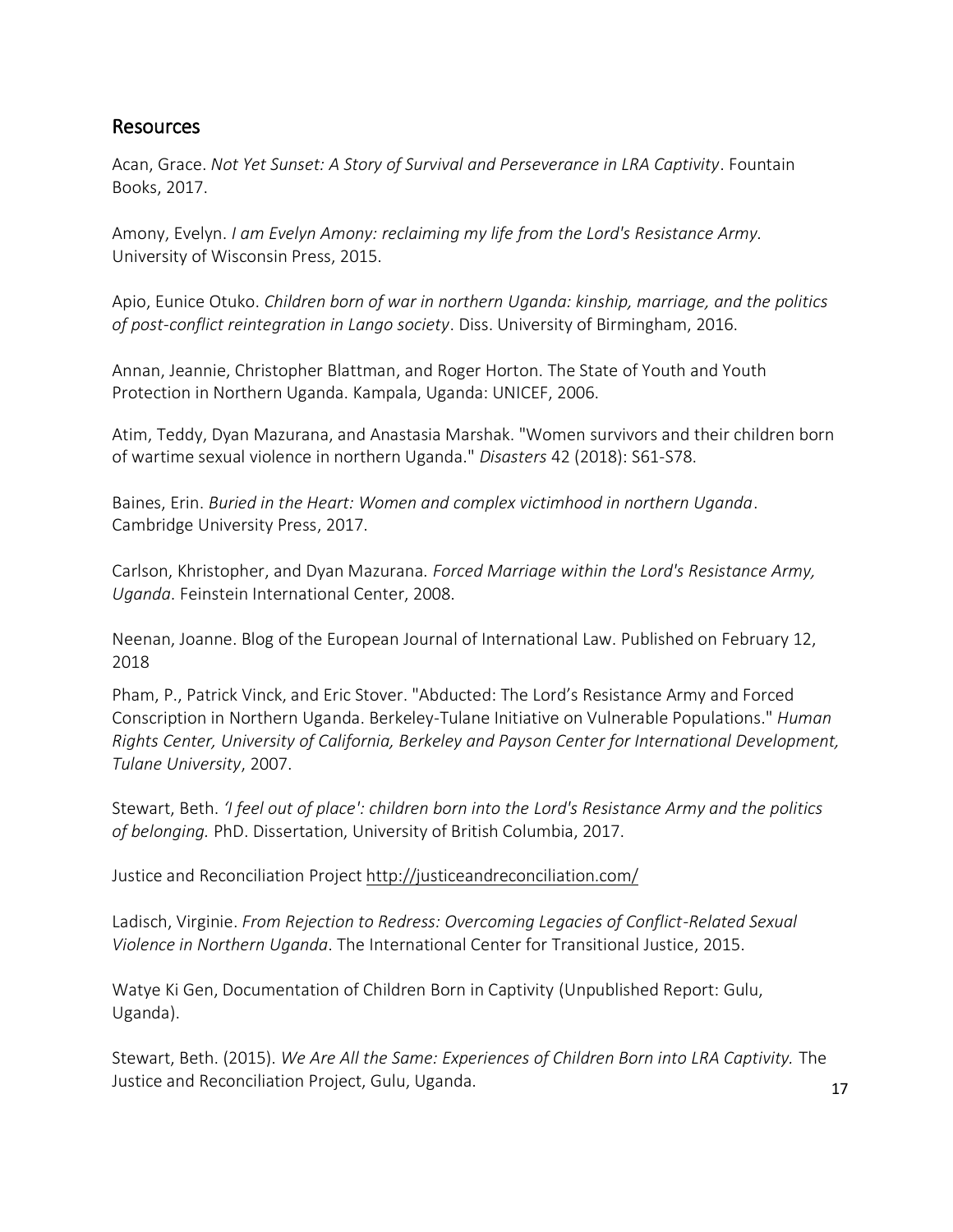

A grandmother meets her grandson for the first time. Although the picture is obscured for confidentiality, you can see the outline of the grandmother holding grandson (in red), now a young man, on her lap.